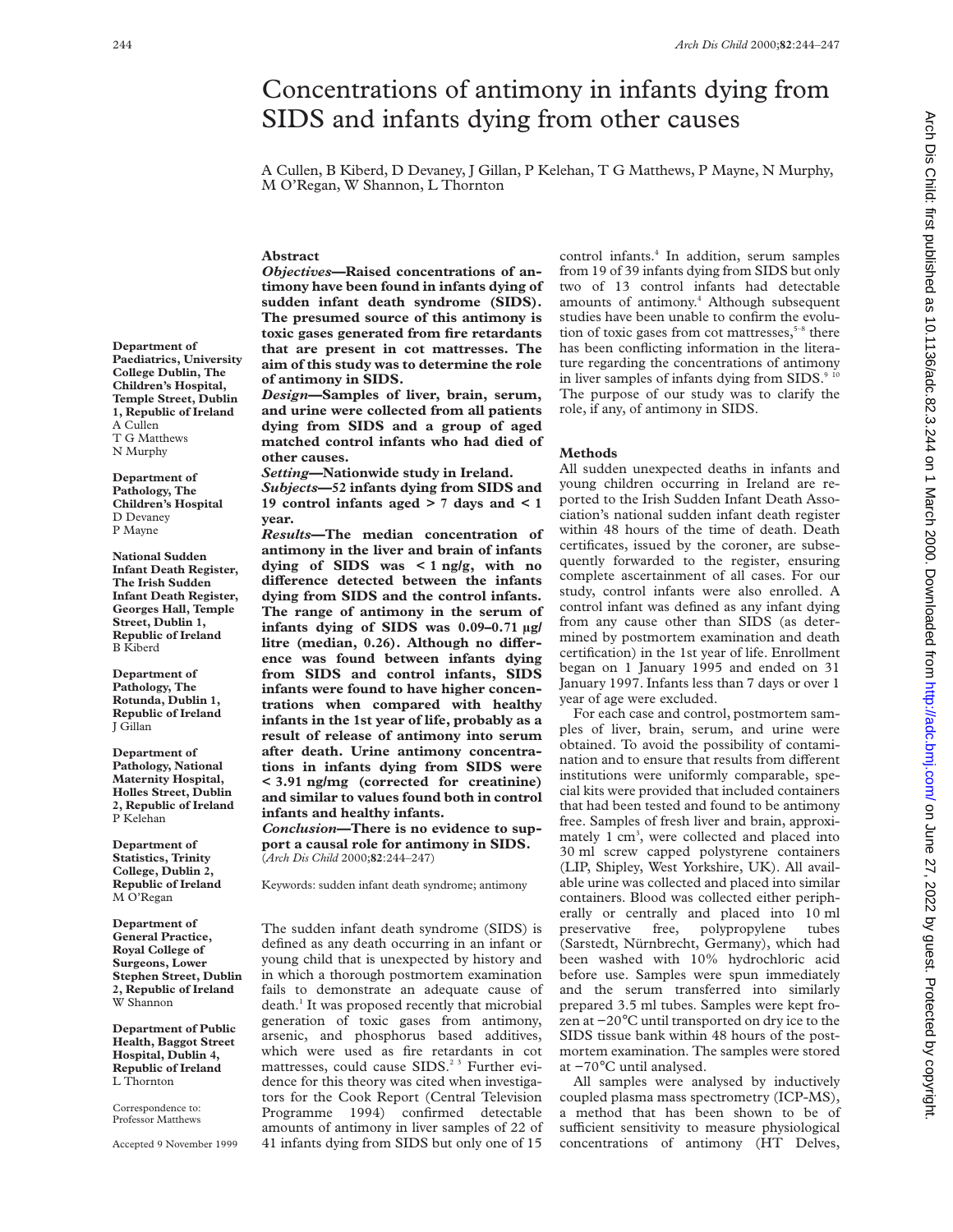Clinical Biochemistry, University of Southampton; TBD Lyon and GS Fell, Clinical Biochemistry, Royal Infirmary, Glasgow).<sup>11</sup> The limit of detection of the method was 1 ng/g wet tissue weight for liver and brain and 0.01 µg/ litre for serum and urine. All specimens were numerically coded, ensuring that the laboratory performing the analysis was unaware of whether the specimen was from an infant dying from SIDS or a control infant.

Because the original Cook Report had analysed serum, it was decided also to measure antimony concentrations in serum so that results could be compared. However, antimony is known to associate preferentially with red blood cells.12 13 Therefore, it was possible that a delay in the collection of blood or in the separation of red blood cells from the serum at the time of the postmortem examination could result in a falsely raised serum antimony concentration. Because this could complicate the interpretation of antimony concentrations in SIDS, an assessment of the magnitude of such an effect was undertaken. Blood was collected from six adults and divided into seven aliquots of 5 ml each. Five samples were left unseparated at room temperature for 0, 2, 4, 8, and 24 hours, respectively, before being spun and separated into serum and red blood cell components. The final two samples were spun and separated soon after collection. The red blood cell casts obtained from these latter two samples were frozen for 30 minutes and rapidly thawed to ensure complete haemolysis of the red cells present. By adding 5 µl of the resultant solution to one sample and 25 µl of the solution to the other sample, it was possible to produce two samples, one of which appeared to be barely haemolysed to the naked eye and the other that appeared to be grossly haemolysed. All samples were then analysed for antimony and the results are outlined in fig 1. It was shown that the antimony concentration in the serum gradually rose over a period of 24 hours. Haemolysis also caused a rise in the serum concentration, although it was not possible to quantify its contribution other than to say that it was associated.

## **Results**

During the study period, there were 90 cases of sudden unexpected deaths reported to the register. Of these, 82 were classified as SIDS after the postmortem examination. Excluding infants less than 7 days and over 1 year, 75 infants were eligible for the study and samples were obtained from 52 (69%) of them. In



*Figure 1 Effect of delayed separation of red blood cells and haemolysis on the serum antimony concentration.*

*Table 1 Cause of death of control infants*

| Category of death | $\boldsymbol{n}$ |
|-------------------|------------------|
| Congenital causes |                  |
| Perinatal causes  | 3                |
| Infective causes  | 6                |
| Other causes      | 3                |
| Total             | 19               |

addition, samples were obtained from 19 control infants. Table 1 outlines the cause of death of the 19 infants. The mean age of death for the infants dying from SIDS was 15 weeks (SD, 10; range, 2–41) and for the control infants it was 17 weeks (SD, 14; range, 1–46).

#### ANTIMONY IN LIVER

Liver samples were obtained from 51 of the 52 infants dying from SIDS and 19 controls. Results were available from all SIDS samples but only 18 of the control samples because one of the latter samples was destroyed during the digestion process. A total of 36 (72%) of the 51 infants dying from SIDS and 12 (66%) of the 18 control infants had antimony concentrations in their livers below the detection limit of the method  $\left($  < 1 ng/g wet tissue weight). For the purpose of calculations, these were assigned a value equivalent to the detection limit of the method (0.99 ng/g). This would, if anything, overestimate the amount of antimony in the specimen, but was felt to be more appropriate when issues of safety were being questioned. One infant dying from SIDS had an antimony concentration of 51 ng/g, which was confirmed on retesting the same sample. Table 2 outlines the concentrations of antimony in the liver of infants at postmortem examination. The median concentration of antimony in liver was  $\lt 1$  ng/g both for infants dying from SIDS and for control infants. There was no difference in antimony concentrations between the two groups (Mann Whitney U test,  $p = 0.8$ ), irrespective of the inclusion of the outlier value.

### ANTIMONY IN BRAIN

Brain samples were obtained from 42 infants dying from SIDS and 11 control infants (table 3). In all, 36 (86%) of the 42 infants dying from SIDS and 10 (91%) of the 11 control infants had antimony concentrations that were below the detection limit of the method and, for the purpose of analysis, these samples were also assigned the value of 0.99 ng/g. The median concentration of antimony in brain was  $\leq 1$  ng/ g both for infants dying from SIDS and for

*Table 2 Antimony concentrations in liver tissue*

| Antinomy concentration<br>(ng/g wet weight) | Infants dying<br>from SIDS | Controls   |
|---------------------------------------------|----------------------------|------------|
| $0-0.99$                                    | 36 (72%)                   | $12(66\%)$ |
| $1 - 1.99$                                  | $5(10\%)$                  | $2(11\%)$  |
| $2 - 2.99$                                  | 6(12%)                     | 2(11%)     |
| $3 - 3.99$                                  | $1(2\%)$                   | 1(6%)      |
| $\geq 4$                                    | 3 $(4\%)^*$                | 1(6%)      |
| Total                                       | 51 (100%)                  | 18 (100%)  |

\*Includes one infant dying from SIDS with an antimony concentration of 51 ng/g and two with concentrations of 4 ng/g each.

†Includes one control infant with a concentration of 4 ng/g.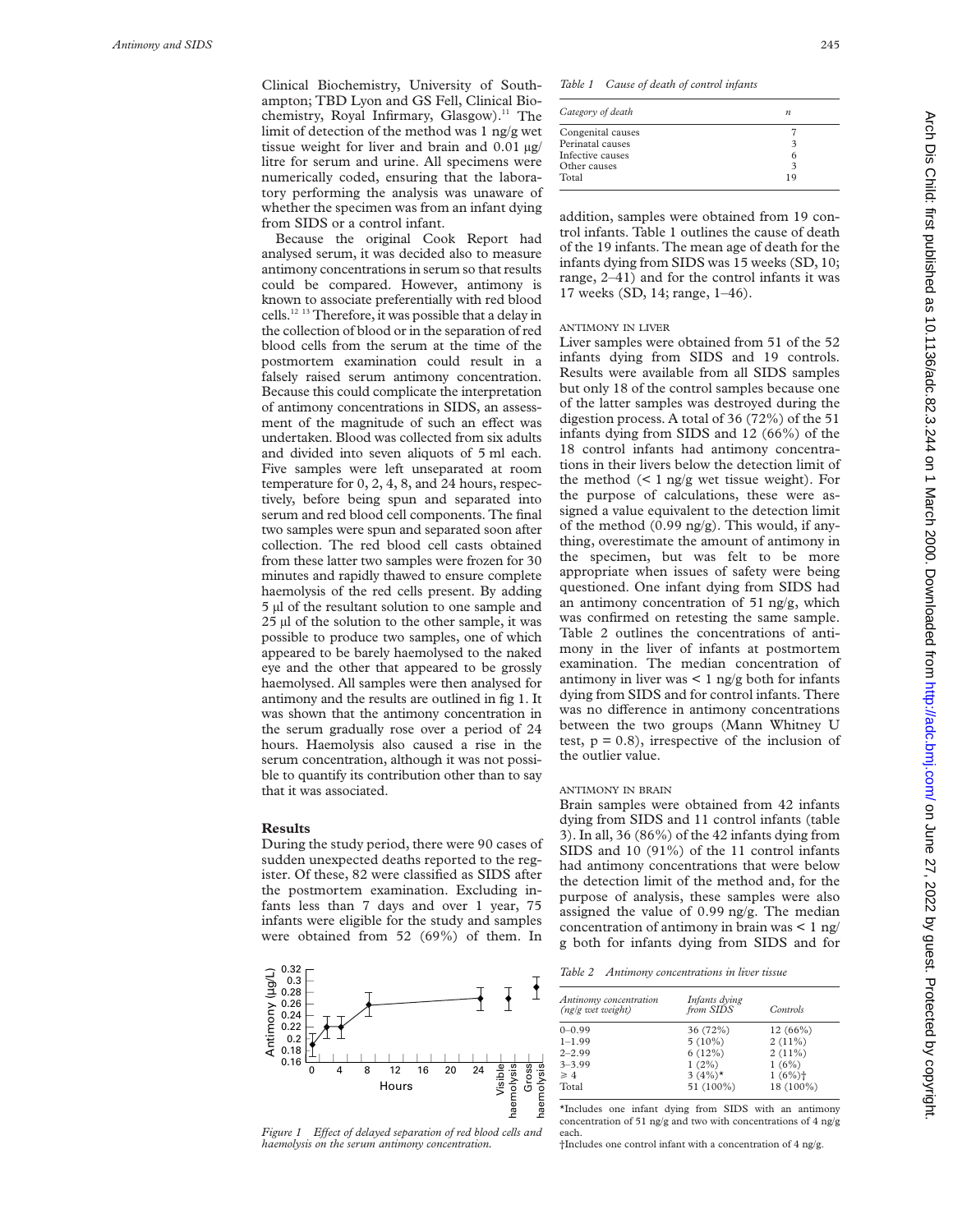*Table 3 Antimony concentrations in brain tissue*

| Antimony concentration<br>(ng/g wet weight) | Infants dying<br>from SIDS | Controls    |
|---------------------------------------------|----------------------------|-------------|
| $0-0.99$                                    | 36 (86%)                   | $10(91\%)$  |
| $1 - 1.99$                                  | 3(7%)                      | $1(9\%)$    |
| $2 \text{ to } 5$                           | 3(7%)                      | $0(0\%)$    |
| Total                                       | 42 (100%)                  | $11(100\%)$ |

control infants. There was no difference between the two groups (Mann Whitney U test,  $p = 0.36$ ).

## ANTIMONY IN SERUM

The reference range for antimony in the serum of infants in the 1st year of life has been previously established as 0.09–0.25 µg/litre, confirming the presence of negligible amounts of this metal in the serum of healthy infants.<sup>14</sup>

Serum samples from 30 infants dying from SIDS and seven control infants were analysed. None of the samples was noted to be haemolysed. The range of antimony in the serum of infants dying from SIDS was 0.09–0.71  $\mu$ g/litre, with a median of 0.26  $\mu$ g/ litre. The range for the control cases was 0.08– 0.3 µg/litre, with a median of 0.17 µg/litre after excluding one sample with a concentration of 7.2 µg/litre, which was confirmed on retesting the sample (including this outlier, the median was 0.19 µg/litre). There was no significant difference between the median values of the cases and the controls (Mann Whitney U test,  $p = 0.49$ , even with the inclusion of the outlier.

Figure 2 compares the serum values of the cases and the controls (excluding the one outlier) with the serum values obtained from 187 randomly selected infants in the 1st year of life (aged 28 weeks; SD, 16; range,  $2-52$ ). These infants formed part of a study, the details of which have been outlined in an earlier report.<sup>14</sup> It was noted that five (17%) of the 30 SIDS values were higher than the upper limit of the control values (0.3 µg/litre after excluding the outlier result) and that 15 (50%) of the SIDS values and one (17%) of the six control values were above the upper limit of the previously established reference range for this random population (0.25 µg/litre). The three groups were compared using an ANOVA test (analysis of variance). Overall there was a difference between the three groups  $(f = 15.76;$  degrees of freedom (df) = 2, 220;  $p < 0.001$ ). Although the control group did not differ from the



*Figure 2 Comparison of the antimony concentration in serum between the three populations.*



*Figure 3 Comparison of the log antimony concentration in urine between the three populations.*

random population  $(p = 0.71)$ , the SIDS group differed both from the control group  $(p < 0.01)$  and from the random population  $(p < 0.001)$ . Inclusion of the outlier in the control group did not affect these results.

There was no correlation between the concentrations of antimony in the serum of infants dying from SIDS and the amounts detected in liver and brain. Of the 15 infants dying from SIDS in whom serum antimony concentrations exceeded the expected range for infants in the 1st year of life, 14 had undetectable antimony in the liver and 14 had concentrations of less than 2 ng/g in the brain.

#### ANTIMONY IN URINE

Infants in the 1st year of life were found to have a urinary antimony concentration corrected for creatinine (Cr) of less than 2.6 ng/mg Cr.<sup>14</sup> In our study, urine samples were available from only eight infants dying from SIDS and four control infants. In one of the infants dying from SIDS, antimony was not detected in the urine and the range for the remaining seven specimens was from 0.02–3.91 ng/mg Cr (median, 0.56). The range for the four control cases was 0.24–1.21 ng/mg Cr (median, 0.67). Figure 3 compares the log antimony concentrations in the urine between the three populations (infants dying from SIDS, control infants, and population of infants in the 1st year of life). Although two (25%) of the eight SIDS specimens and none of the control specimens exceeded the upper 97.5th centile for urinary antimony in the normal population, comparison of the three groups using an ANOVA test revealed no significant difference between the groups (f = 0.55; df = 2, 188; p = 0.58). The two infants dying from SIDS with raised concentrations of antimony in the urine had undetectable amounts in the liver and brain.

#### **Discussion**

Our study confirms the presence of negligible amounts of antimony in the liver and brain of infants dying from SIDS and infants dying from other causes. We found concentrations in the liver to be even lower (although of the same magnitude) than the values found in previous studies by Taylor *et al* (infants dying from SIDS, 7.11 ng/g; controls, 0.5), <sup>9</sup> Howatson *et al* (infants dying from SIDS, 6 ng/g; controls,